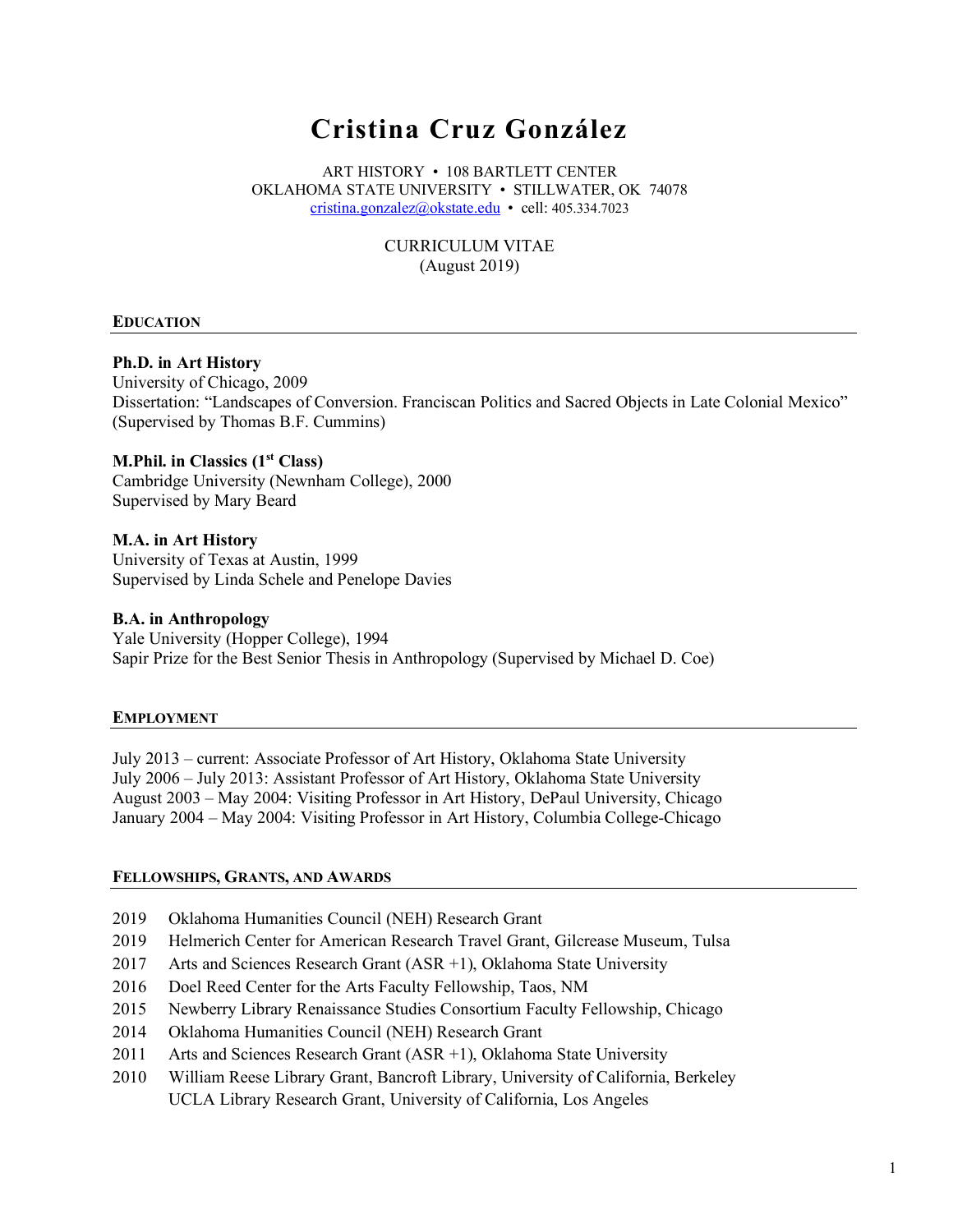- 2009 Mendel Fellowship, Lilly Library Grant, Indiana University
- Dean's Incentive Grant, Oklahoma State University
- 2008 Dean's Incentive Grant, Oklahoma State University
- 2006 Getty Research Fellowship, Getty Research Institute, Los Angeles (1-year residential)
- 2004 Visiting Committee Fellowship, University of Chicago
- 2003 Trustees Fellowship, University of Chicago (five-year fellowship)
- 2000 Tinker Fellowship, University of Chicago
- 1999 Cambridge Overseas Trust, Cambridge University
- 1998 College Art Association Professional Development Fellowship

## **PUBLICATIONS**

## **Books in Progress**

*Female Piety and Visual Culture in the Early Modern Hispanic World*, co-edited with Niria E. Leyva-Gutiérrez (in progress, volume under contract with Oxford University Press)

*Landscapes of Conversion: Franciscan Politics and Sacred Objects in New Spain* (revised manuscript to be resubmitted in 2019)

*Art, Community, and Salvation in New Spain* (in progress, book under contract with Brill Press)

# **Journal Articles**

"Beyond the Bride of Christ: The Crucified Abbess in Mexico and Spain," *The Art Bulletin* vol. 99, no. 4 (December 2017): 102-132 and cover.

"Crucifixion Piety in New Mexico: On the Origins and Art of St Librada," *RES: Journal of Anthropology and Aesthetics*, vol. 65/66 (Spring/Autumn 2014/2015): 89-104.

"The Balvanera Escudo," Object Narrative, in *Conversations: An Online Journal of the Center for the Study of Material and Visual Cultures of Religion* (2014): https://mavcor.yale.edu/conversations/objectnarratives/balvanera-escudo

"Mexican Instauration: Devotion, Renovation, and Transformation in New Spain," *Religion and the Arts*, Vol. 18, 1-2 (January 2014): 87-113.

"Our Lady of el Pueblito: A Marian Devotion on the Northern Frontier," *Catholic Southwest: A Journal of History and Culture*, Vol. 23 (2012): 3-21 and cover.

*Selected best article in the 2012 issue of Catholic Southwest and nominated by the Catholic Press Association for best journal article in 2012* 

"The Circulation of Flemish Prints in Mexican Missions and the Creation of a New Visual Narrative, 1630- 1800," *Boletín: Journal of the California Mission Studies Association*, Vol. 25, No. 1 (2008): 5-34 and cover.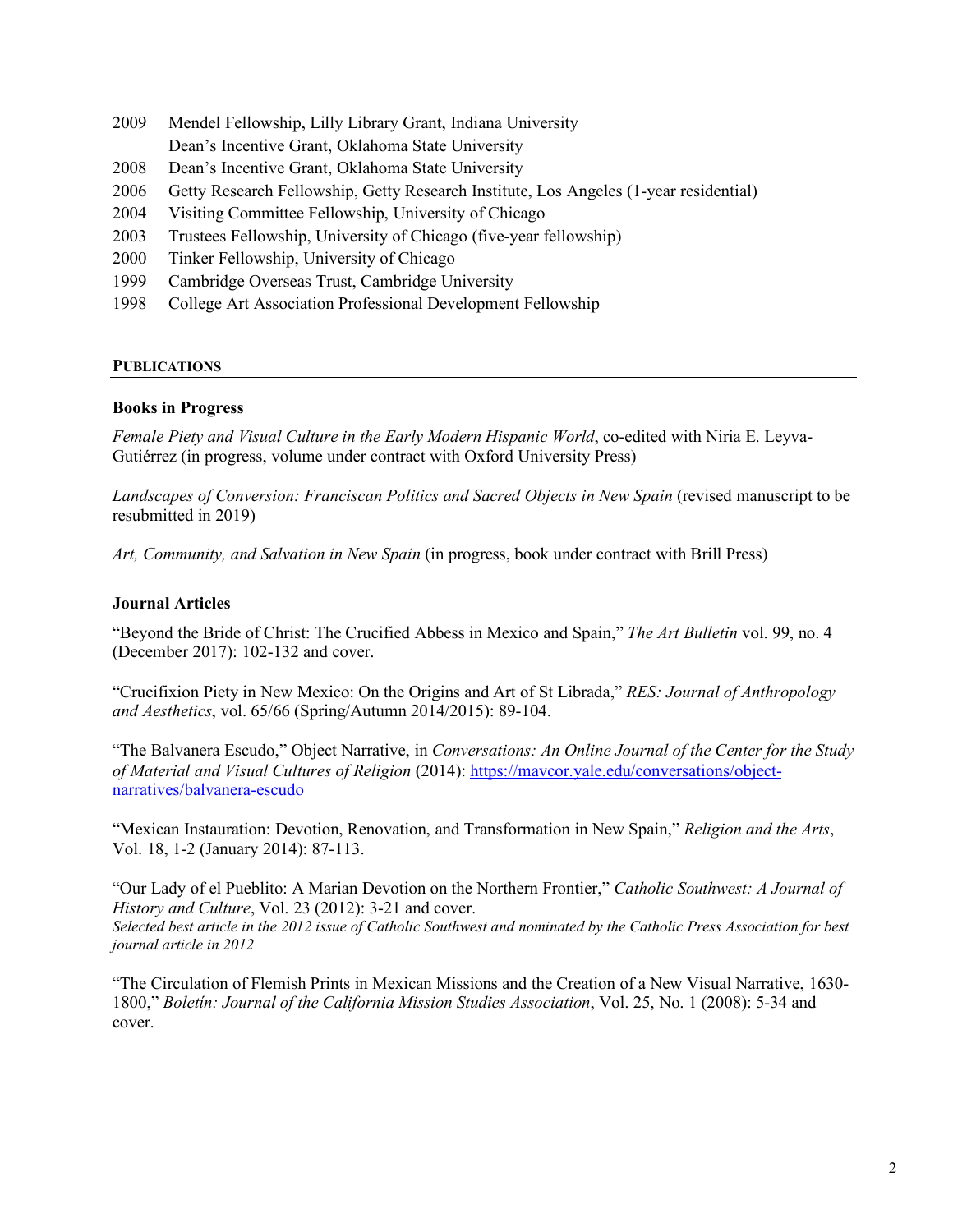## **Book Chapters**

*In progress.* "Divine Trace: Picturing Female Stigmatics from Madrid to Manila," in *Female Piety and Visual Culture in the Early Modern Hispanic World*, eds. Cristina González and Niria Leyva Gutiérrez (Oxford University Press, expected 2021).

*In progress.* "Devotional Geographies and Imagined Communities: Sicilian Saints in Colonial Mexico," in *Contributions in Honor of William Wroth*, ed. Robin Gavin (Santa Fe: Museum of New Mexico Press, expected Fall 2020/Spring 2021).

"Gante's Virgins: Marian Icons and Flemish Authority in Viceregal Mexico" in *Early Modern Marian Doctrine, Devotion, and Imagery* (working title), ed. James Clifton, Barbara Haeger, and Elliott Wise (Leiden: Brill Press, forthcoming 2020/2021).

"Visualizing Corporate Piety: The Art of Religious Brotherhoods," in *A Companion to Viceregal Mexico City*, ed. John F. López. (Leiden: Brill Press, forthcoming 2019/2020).

"The *Lignum Vitae* in New Spain," *The Senses and the Experience of God in Franciscan Art*, ed. Xavier Seubert and Oleg Bychkov. (London: Routledge Press, forthcoming 2019).

"A Second Golden Age: The Franciscan Mission in Late Colonial Mexico," in *San Antonio 1718: Art from Viceregal Mexico* (San Antonio: San Antonio Museum of Art/Trinity University Press, February 2018), 53- 63; 73-75.

"From Conversion to Reconversion: Assessing Franciscan Missionary Practices and Visual Culture in Colonial Mexico," *Beyond the Text: Franciscan Art and the Construction of Religion*, ed. Xavier Seubert and Oleg Bychkov (St. Bonaventure, New York: Franciscan Institute Publications, 2013), 125-146.

"Seeing Double: Iterable Monuments and Imperial Power," in *The Political Image/La Imagen Política*, ed. Cuauhtémoc Medina (Mexico: UNAM, 2006), 489-508.

## **Brief Essays**

Two object essays for *Sacred Spain: Art and Belief in the Spanish World*, ed. Ronda Kasl (New Haven: Yale University Press, 2009): 184-85; 316-17.

Five artist essays for *The Grove Dictionary of Art*, https://doi.org/10.1093/oao/9781884446054.013.2000000005

"Colonial Spanish American Collections in Oklahoma," *Art Focus Magazine*, vol. 25, no. 3 (May/June 2010): 15-17.

## **Book Reviews**

Lauren G. Kilroy-Ewbank, *Holy Organ or Unholy Idol?: The Sacred Heart in the Art, Religion, and Politics of New Spain* (Leiden: Brill Press, 2018), for *Latin American and Latinx Visual Culture* (forthcoming Spring 2020).

David Rex Galindo, *To Sin No More: Franciscans and Conversion in the Hispanic World, 1683-1830* (Stanford: Stanford University Press, 2017), for *Colonial Latin American Review* (forthcoming 2019).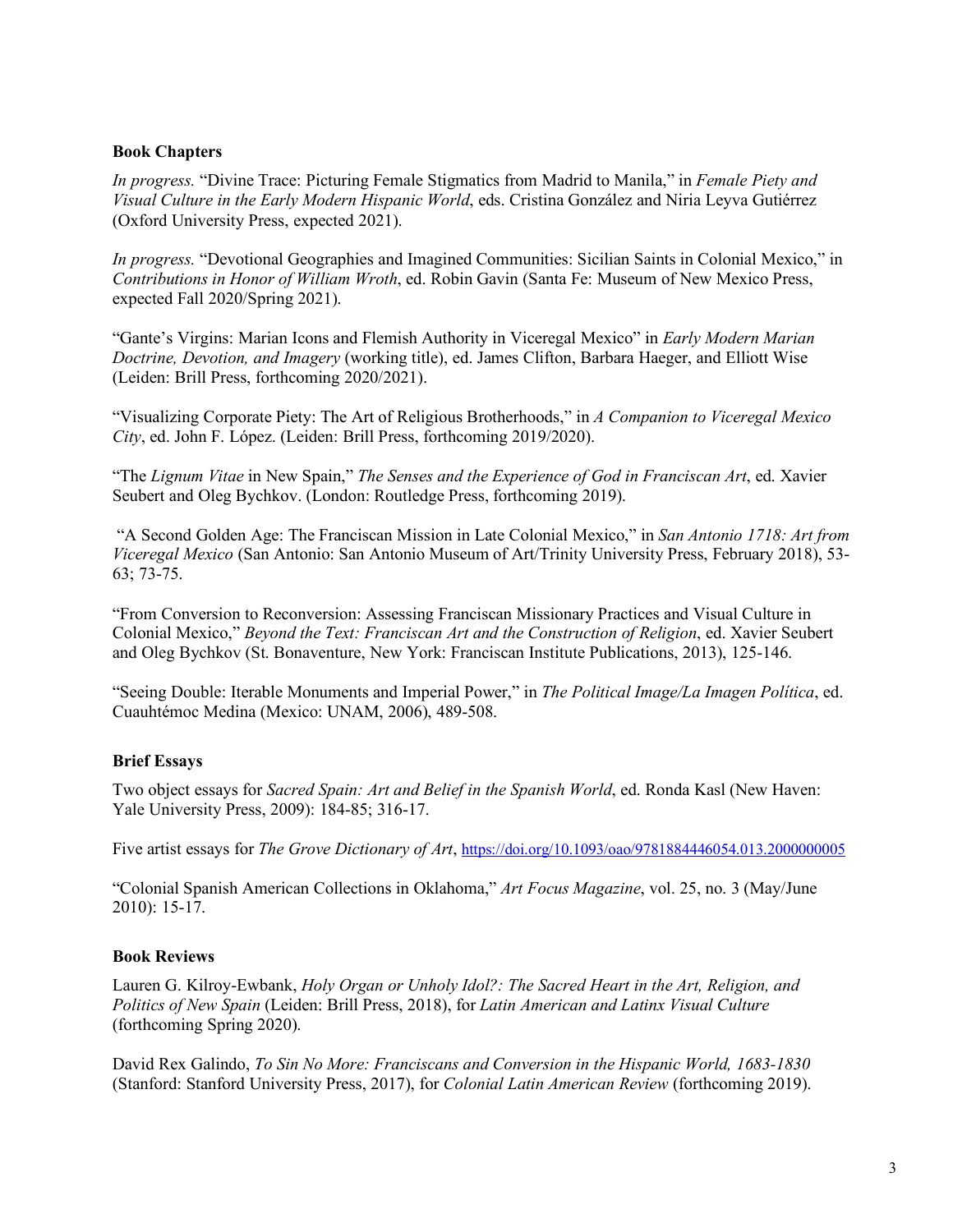Luisa Elena Alcalá and Jonathan Brown, *Painting in Latin America 1550-1820* (Yale University Press 2014), for *The Burlington Magazine*, vol. 157, no. 1353 (December 2015): 856.

Mónica Domínguez Torres, *Military Ethos and Visual Culture in Post-Conquest Mexico* (Ashgate 2013), for *Colonial Latin American Review*, 24.1 (2015): 112-4.

Jeanette Favrot Peterson, *Visualizing Guadalupe: From Black Madonna to Queen of the Americas* (University of Texas Press 2014), for *caa.reviews*: http://www.caareviews.org/reviews/2371

María Fernández, *Cosmopolitanism in Mexican Visual Culture* (University of Texas Press 2014), for *Hispanic American Historical Review*, 95:1 (February 2015): 144-6.

William B. Taylor, *Shrines and Miraculous Images: Religious Life in Mexico Before the Reforma* (University of Texas Press 2011), for *Material Religion: The Journal of Objects, Art and Belief*, 8:2 (June 2012): 258-9.

Luke Clossey, *Salvation and Globalization in the Early Jesuit Missions* (Cambridge University Press 2008), for *Sixteenth Century Journal*, 41:1 (Spring 2010): 198-9.

## **INVITED ACADEMIC LECTURES, CONFERENCE PAPERS, AND WORKSHOPS**

"Other Mexican Missions: Raising Saints in a Global Church, 1600-1800" Helmerich Center for American Research, The Gilcrease Museum, Tulsa, OK, (forthcoming) November 1-2, 2019

"Mystics, Miracles, and Mimesis: Female Piety and the Hagiographic Image in the Spanish World," Women of the Book Symposium, Johns Hopkins, (forthcoming) September 5-7, 2019

"Símbolos Sagrados en el Archivo Colonial: Huella, Imagen, y la Producción de lo Sacro" ("Sacred Signs in the Colonial Archive: Trace, Image, and the Production of the Holy"), Congreso de Arte Virreinal: El Futuro del Arte del Pasado, Lima, Peru, July 18-20, 2019

"Gender, Piety, and the Colonial Archive," University of Texas, Rio Grande Valley, McAllen, Texas, April 10, 2019

"*Alter-Christus, Alter-Franciscus*: Female Stigmatics, Imitative Piety, and the Performance of Sanctity in the Spanish World," Renaissance Society of America, Toronto, Canada, March 19, 2019

"Theorizing Indigenous Materiality in the Early Modern Americas," The American Society for Ethnohistory Conference, Oaxaca, Mexico, October 12, 2018

"The Franciscan Renaissance and the Evangelization of Northern New Spain," San Antonio Museum of Art, April 8, 2018

"Conventual Bodies and the Body of Christ: The Power of Christocentric Piety in the Early Modern Spanish Convent," University of Manchester, UK, March 22-23, 2018

"Itinerant Images in Spanish America: Art, Object, and Devotion in a Trans-Atlantic/Pacific World," Masterclass, University of Manchester, UK, March 23, 2018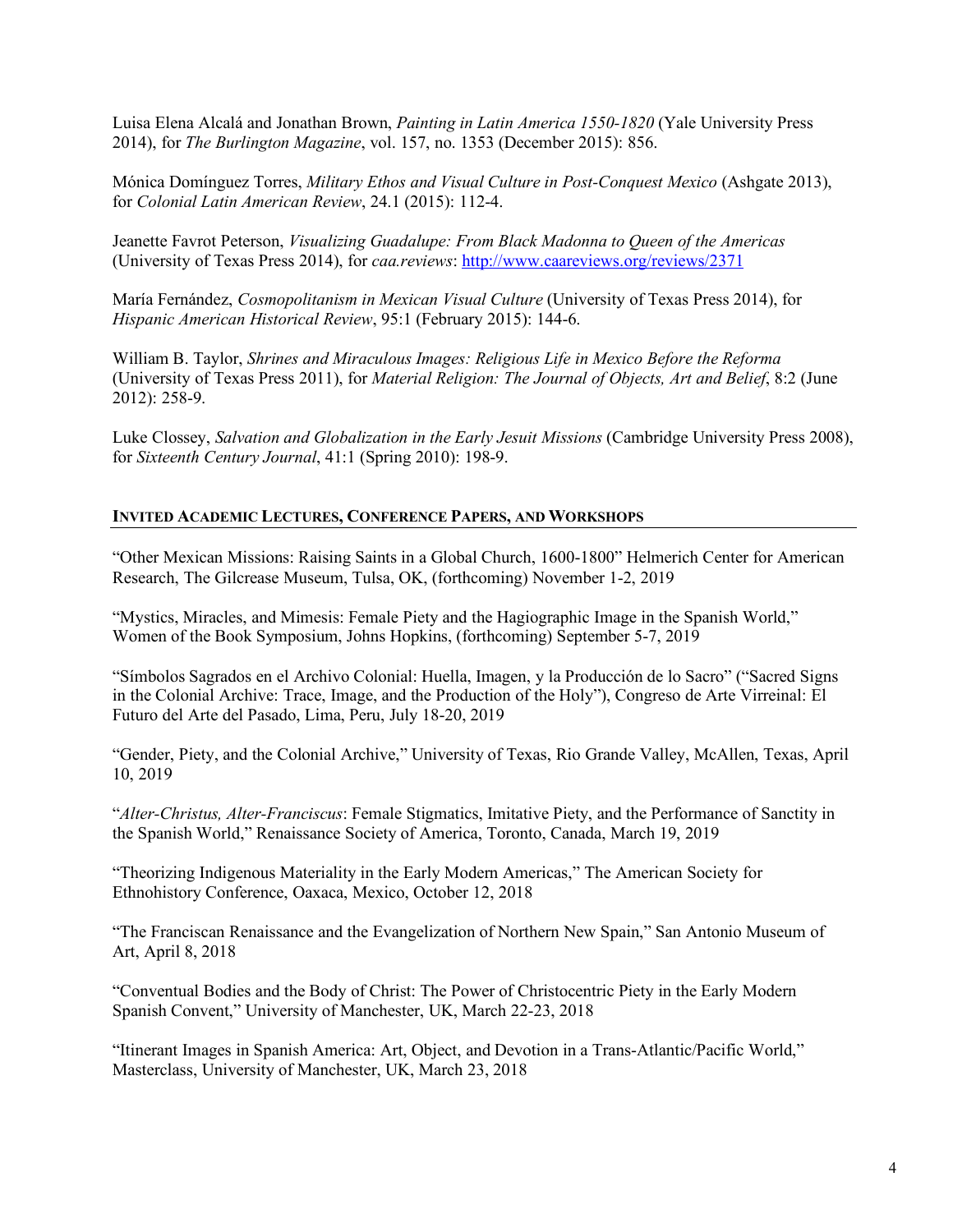"Abbess as *Alter Christus*: Delineating Female Sanctity in Spain and Spanish America," The Dillenberger Lecture, Center for Arts and Religion, Graduate Theological Union, University of California, Berkeley, October 12, 2017

"Thoughts on the Colonial Inventory," A *Feischrift* in Honor of Thomas B.F. Cummins, The Mahindra Humanities Center, Harvard University, September 23, 2017

"A *Lignum Vitae* in New Spain," The Senses and Art in the Franciscan Tradition Symposium, St Bonaventure University. New York, September 16, 2017

"Object Lessons: Archives and Meaning in Latin American Visual Studies," University of Oklahoma, Fred Jones Museum, Norman, Oklahoma, March 23, 2017

"Racializing Sanctity and Salvation in New Spain," Oklahoma Conference of Art Historians, University of Oklahoma, Norman, Oklahoma, March 4, 2017

"Converging Cultures: Understanding Art and Devotion in Spanish New Mexico," Osher Lifelong Learning Institute at Oklahoma State University, February 23, 2017

"Women and the Body of Christ in Spain and Spanish America," Renaissance Society of America, Boston, March 31, 2016

"Female Piety and Visual Culture in the Late Medieval and Early Modern Hispanic World: An Introduction" College Art Association, Washington DC, February 3-6, 2016

"Art and Identity: Curating Latin America in the Museum, Auction, Fair," Contemporary Crossroads Symposium (with Kobena Mercer and Titus Kaphar), sponsored by the Yale Alumni Arts League, Art Basel Miami, December 4, 2015

"Sacred Matters: Materiality and the Miraculous in Viceregal Mexico," University of Oklahoma, Norman, October 29, 2015

"The Imitation of Christ in New Spain," Sixteenth Century Studies Conference, Vancouver, Canada, October 25, 2015

"Transatlantic Sanctity: Perspectives from the Spanish Empire" roundtable (with Katrina Olds, Cory Conover, and Erin Rowe), organized by the Hagiographic Society, Sixteenth Century Studies Conference, Vancouver, Canada, October 22, 2015

"Transcultural Journeys: The Art of Religious Brotherhoods in New Spain," Yale International Alliance, Global Citizen Lecture Series, http://www.shindig.com/event/aya-journeys-2 April 21, 2015

"The Art of Religious Brotherhoods in Colonial Mexico City," Symposium on Early Colonial Latin America, Newberry Library, Chicago, April 11, 2015

"Female Spirituality and Visual Culture in the Early Modern Spanish World," Meeting of the Association for Spanish and Portuguese Historical Studies, Johns Hopkins University, Baltimore, March 20, 2015.

"La Imagen Franciscana en Querétaro Colonial," Instituto de Investigaciones Históricas, National Autonomous University of Mexico (UNAM), December 3, 2014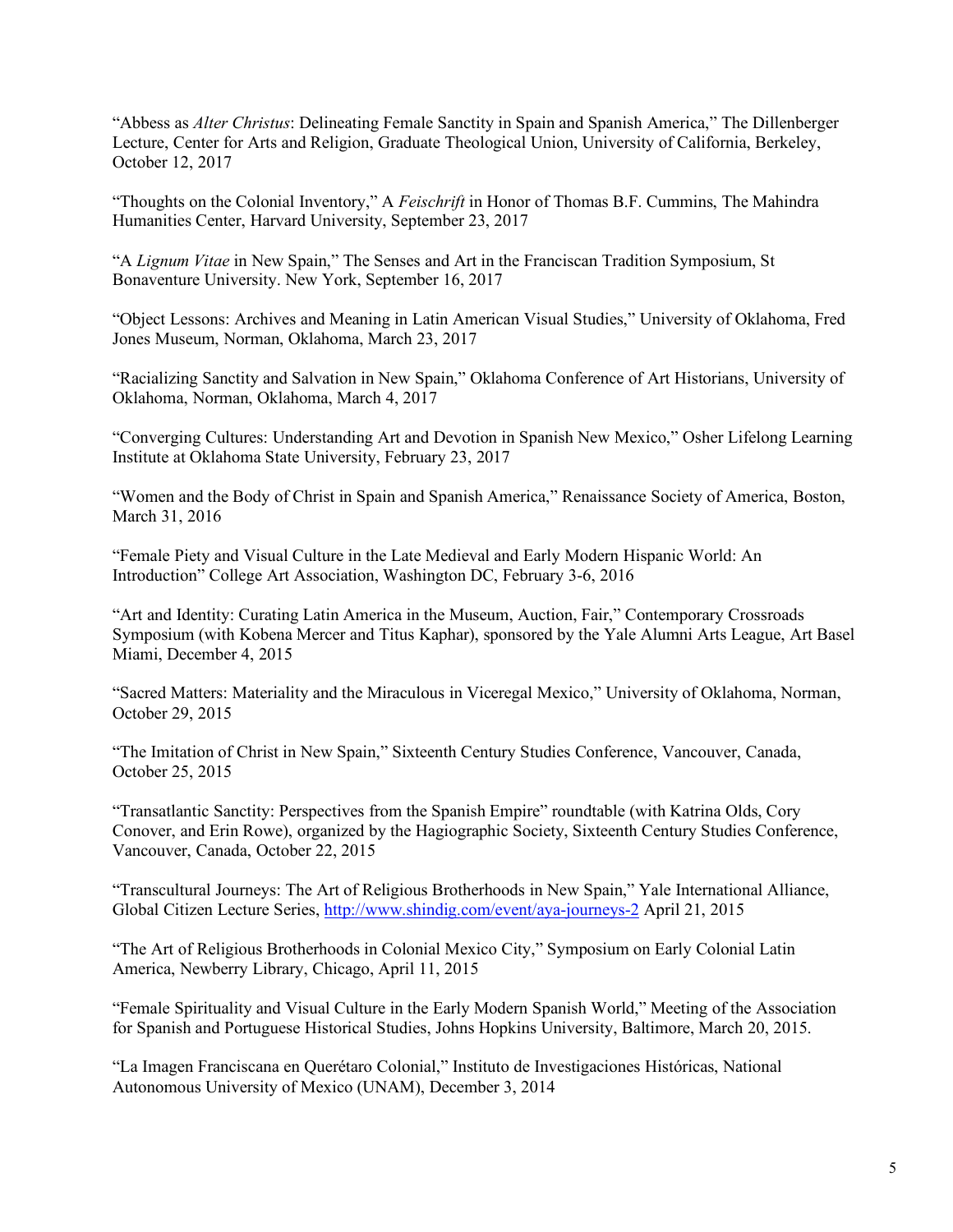"The Virgin of el Pueblito: The Creation and Distribution of a Franciscan Madonna," Painting the Divine: Mary in the New World Symposium, Palace of the Governors, September 27-28, 2014

"The Imitation of Christ and the Female Body in Ibero-America," Colonial Authority and Identity in Ibero-America, 2-day interdisciplinary conference, Latin American and Iberian Institute, University of New Mexico, Albuquerque, April 10-11, 2013

"Rapture in the New World: Prophecy, Presence, and the Marian Image in New Spain," Twentieth Medieval, Renaissance, and Baroque Symposium, University of Miami, February 21-23, 2013

"Spectres of Idolatry: The Sacred Image and Religious Sermon in Nineteenth-Century Querétaro," Simposio Internacional Interdisciplinario En Torno al Documento, Universidad San Francisco de Quito, September 27, 2012

"Women on the Cross: Female Piety and Imitatio Christi in Eighteenth-Century Spain and New Spain," Grupo de Estudios sobre la Mujer en España y las Américas pre-1800, Portland State University, September 15, 2012

"Crucifixion Piety in New Mexico: On the Origins and Art of St Librada," Christianity and Latin American Art: Apprehension, Appropriation, and Assimilation, a symposium sponsored by the Association of Scholars of Christianity in the History of Art. Our Lady of the Angels Cathedral, Los Angeles, Feb 21, 2012

"Native Conversion and the Reconverted Image in Spanish America," The Ohio State University, Department of Art History, February 15, 2012

"Holiness in the Eighteenth Century: Text, Image, and the Transcultural Claim for Sanctity," American Society of Eighteenth-Century Studies, Richmond, March 26, 2009

"Charles Lummis and the Virginal Mule Tamer," California Mission Studies Association, Carmel, February 21, 2009

"Priest, Friar, and Hermit in the Devotional Landscape of Seventeenth-Century Mexico," Franciscan Institute and St. Bonaventure University (New York), Denver, May 22, 2008

"Picturing Sanctity: Martyrs and their Portraits in New Spain," Renaissance Society of America, Chicago, April 5, 2008

"Mapping Popular Religion: Faith and Space in New Spain and Beyond," University of New Mexico Latin American and Iberian Institute, Albuquerque, March 7, 2008

"(Re)Educating the Native Eye: Franciscan Image Theory in Sixteenth-Century New Spain," Universidad de San Francisco, Colonial Latin American Conference, Quito, June 6, 2007

"Seeing as Autopsy: The Post-mortem Portrait in Eighteenth-Century Mexico," Universidad de San Francisco Colonial Latin American Conference, Quito, June 8, 2007

"The Social and Symbolic Significance of Aztec Human Sacrifice," The Getty Villa Workshop on Human Sacrifice: Myth, Reality, Representation (organized by Jan Bremmer), Getty Villa, Malibu, May 18, 2007

"The Mexican Ex-Voto: The Spaces and Places of Faith," Getty Research Institute Workshop on Faith and Space (organized by Denis Cosgrove), The Getty Center, Los Angeles, May 2, 2007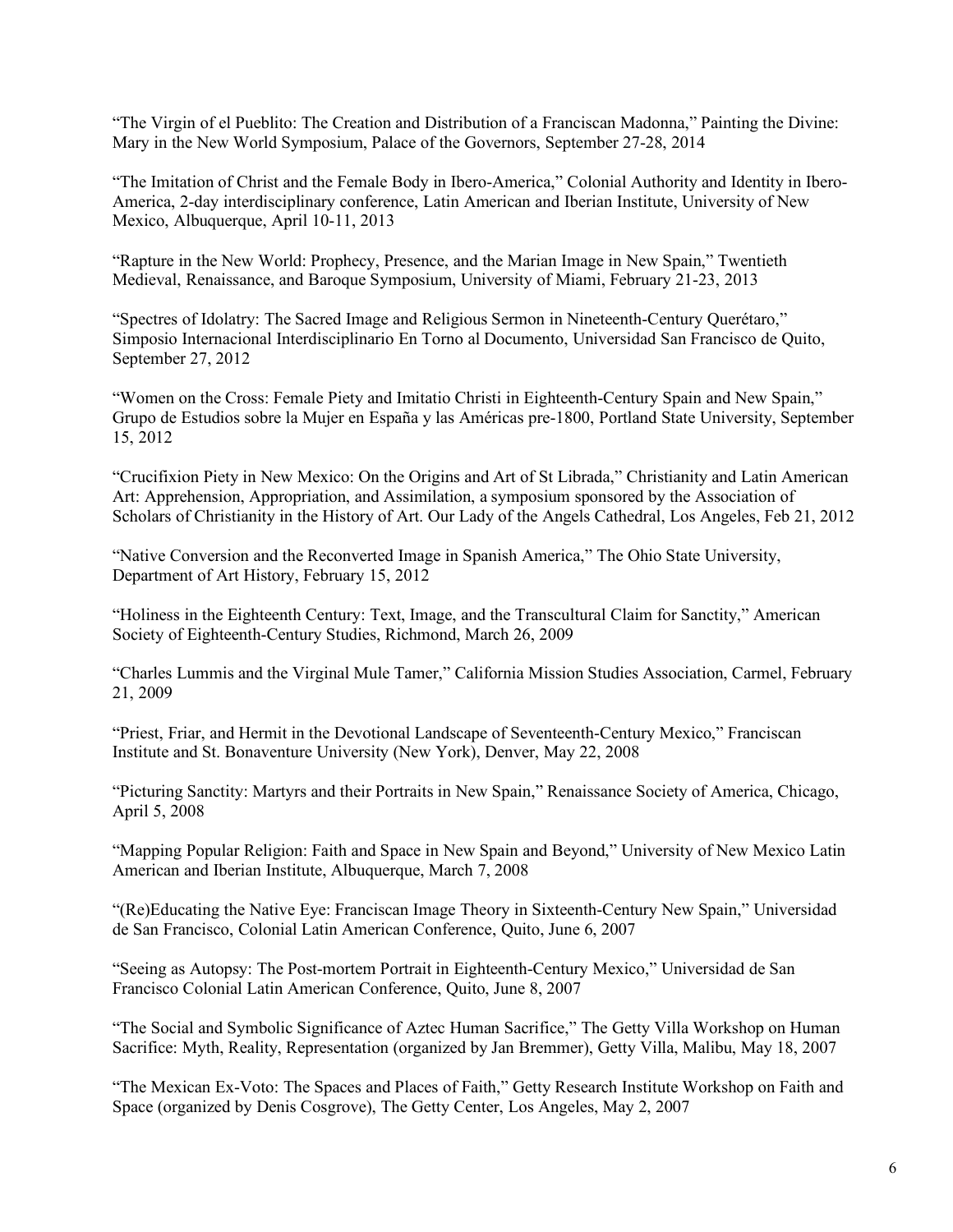"The Spiritual Economy Reconsidered: Art and Salvation in Spanish America," Gale Memorial Lecture, Department of Art History, University of New Mexico, Albuquerque, April 5, 2007

"Piety and Patronage in Northern New Spain," Palace of the Governors Lecture Series, Santa Fe, April 4, 2007

"Image and Icon in Colonial Latin America—Case Studies from the Franciscan Missions," Academy of American Franciscan History, University of California, Berkeley Graduate Theological Union, March 10, 2007

"Mexican Icons. A History of the Religious Image after the Era of Art," College Art Association, New York City, February 15, 2007

"The Propagation of Faith and Image: Art, Mission, and the Holy Body in Spanish America," American Historical Association Conference, Atlanta, January 5, 2007

"Visualizing Corporate Piety: The Art of Religious Brotherhoods in Colonial Mexico," Latin American Studies Association, San Juan, Puerto Rico, March 18, 2006

"Landscapes of Conversion: Franciscan Politics and Sacred Objects in Late Colonial Mexico," Latin American Studies Association, Las Vegas, October 11, 2004

"Seeing Double: Iterable Monuments and Imperial Power," International Colloquium in Art History, Universidad Nacional Autónoma de Mexico, Instituto de Investigaciones Estéticas, San Luis Potosí, Mexico, November 20, 2001

"Modern Landscapes and Ancient Pyramids: The Nineteenth-Century Monumentalization of Teotihuacan," International Congress of the Americas, Puebla, Mexico, October 7, 2001

"Reading the Aztec Capital: Urban Narration in Ancient Tenochtitlan," College Art Association, Los Angeles, February 9, 1999

#### **SCHOLARLY EVENTS ORGANIZED**

#### **Conference Panels**

*Art and Mission* (co-chaired with Dr. Carmen Fernández), four panels organized for the Comite International d'Histoire de l'Art, São Paulo, Brazil, (forthcoming) September 2020

*Global Missions and Artistic Exchange in the Early Modern World* (co-chaired with Dr. Katherine M. McAllen), College Art Association, New York City, February 14, 2019

*Female Piety and Visual Culture in the Late Medieval and Early Modern Hispanic World*, College Art Association, Washington DC, February 3-6, 2016

*Tradition and Innovation in Northern New Spain: Revisiting Eighteenth-Century New Mexico*, American Society of Eighteenth-Century Studies, Albuquerque, March 18, 2010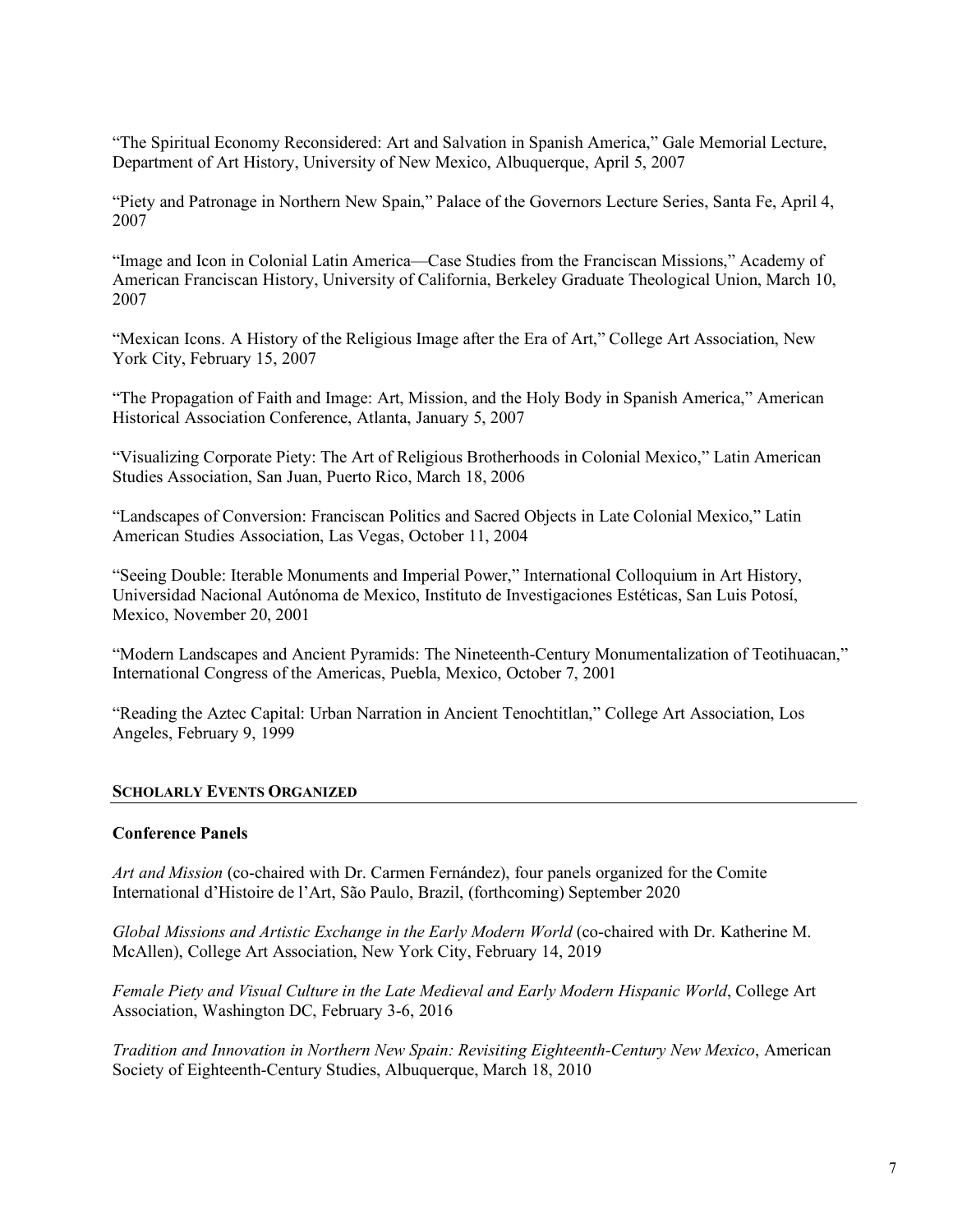*Transcultural Migrations: Indigenous Americans and Mestizos in Early Modern Europe* (co-chaired with Dr. Ray Hernández-Durán), College Art Association, Chicago, February 12, 2010

*Vision and Visuality in Spanish America* (co-chaired with Dr. Carmen Fernández), Universidad de San Francisco Colonial Americas Conference, Quito, June 6, 2007

*Art and Religion in Precolumbian and Colonial Mexico*, Latin American Studies Association, Las Vegas, October 11, 2004

## **Academic Programs at Oklahoma State University**

Organized Artist Visit and Graduate Seminar ("Haunted Images"), featuring Crystal Campbell, sponsored by the College of Arts and Sciences Norris Grant and OSU's Center for Africana Studies, September 26, 2018

Organized Art History Student Symposium for undergraduate art history majors, featuring keynote speaker Dr. Allie Terry-Fritsch, Associate Professor of Art History, Bowling Green State University, Ohio. Oklahoma State University, April 2016

Organized College of Arts and Sciences Lecture Series, "The Intellectual Conquest of the Spanish Frontier," featuring Dr. Santa Arias, Associate Professor of Latin American and Colonial Studies, Department of Spanish and Portuguese, University of Kansas. Oklahoma State University, April 5, 2012

Organized College of Arts and Sciences Lecture Series, "Constantinople, Ctesiphon and Chang'an: Sacred Spaces, Urbanism and Cross-Cultural Interaction at the Cusp of the Ancient and Medieval Worlds," featuring Dr. Matthew Canepa, Assistant Professor of Art History, Department of Art History, University of Minnesota. Oklahoma State University, April 2, 2012

Organized art history lecture "C'était Paris en 1970:' Amateur Photography, Urbanism, and Photographic History," featuring Catherine E. Clark, PhD Candidate, Department of History and Visual Studies, University of Southern California. Oklahoma State University, February 17, 2012

Organized Art History Student Symposium for undergraduate art history majors, featuring keynote speaker Dr. Ray Hernández, Associate Professor of Art History, University of New Mexico. Oklahoma State University, 2011

Organized Art History Student Symposium for undergraduate art history majors, featuring keynote speaker Dr. Tanya Paul, Curator of European Art, Philbrook Museum of Art (Tulsa). Oklahoma State University, April 25, 2010

Organized College of Arts and Sciences Lecture Series, "Sacred Journeying and Difficult Middles in the Early Modern Spanish World," featuring Dr. Kenneth Mills, Professor and Chair of the History Department, University of Toronto. Oklahoma State University, March 9-14, 2010

## **MUSEUM AND CURATORIAL EXPERIENCE**

**Oklahoma State University Museum of Art, August-October 2015** *Print Beyond Pop: American Lithography After 1960*, Faculty Supervisor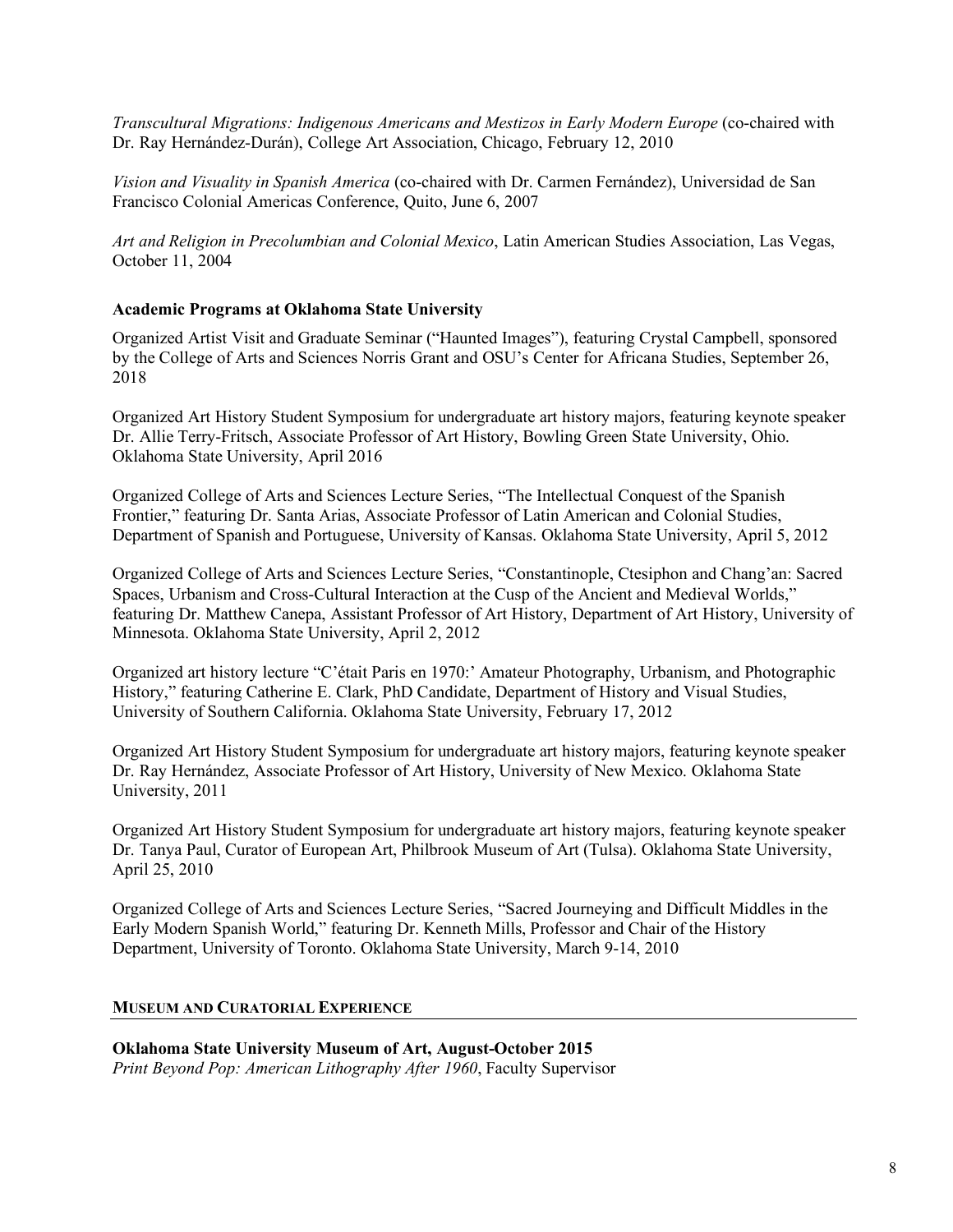## **Art Institute of Chicago, August 1995 – July 1997**

MacArthur Foundation Museum Fellow, Department of Africa, Oceania, and the Americas *The World of the Maya Artist: Painted Ceramics from the Late Classic Period* (May 1997), Curator

## **Museum of Fine Arts, Houston, 1994-1995**

Public Programs Coordinator, Department of Education

## **TEACHING**

## **Graduate**

Haunted Images: Between Presence and Absence in Art and Architecture Museum Exhibitions (seminar and practicum) Icons and Idols Art of Conversion: Sixteenth-Century Mexican Art and Architecture Rome: Eternal City in Art and Film Converging Cultures: Art and Devotion in Spanish New Mexico

## **Undergraduate**

In the Shadow of Pompeii (study abroad course taught in Italy, with a focus on Nocera and Naples) Converging Cultures: Art and Devotion in Spanish New Mexico (intensive course in Taos, NM) Iconoclasm in the Ancient World (Honors College seminar) Arts of Spain and New Spain, 1500-1750 (seminar) Art History Senior Seminar: Art in Context (seminar) Rome: Eternal City in Art and Film (seminar) Art of Conversion: Sixteenth-Century Mexican Art and Architecture (seminar) Arts of Spain and the Spanish World (pre-Historic to contemporary) History of Latin American Art I (pre-Columbian to 17thC) History of Latin American Art II (18thC to contemporary) History of Baroque Art (Italian, Dutch, Flemish, French, Spanish World) History of Classical Art (archaic Greek to Byzantine) Survey of Art History I (Palaeolithic to Late Medieval) Introduction to Art History for Non-Majors (pre-Historic to contemporary) The Science of Art (co-taught with Smith Holt, OSU Doel Reed Center, Taos, New Mexico) Liberal Studies Senior Thesis (seminar and tutorial)

## **Doctoral Supervision**

Dissertation Committee Member, Emmanuel Ortega, "The Reception of Autos-de-Fe in Eighteenth-Century New Spain: Image, Text and Practice," Department of Art and Art History, University of New Mexico Defense: June 23, 2017

Dissertation Committee Member, Randall Loudamy, "Life After Conquest: The First 100 Years of Cortés' Marquesado del Valle," History Department, Oklahoma State University Defense: November 15, 2013

Dissertation Committee Member, Brendan Bradley, "Visual Rhetoric in Transcultural Communication: The Engravings of Diego Valadés," Department of Art and Art History, University of New Mexico Defense: November 5, 2008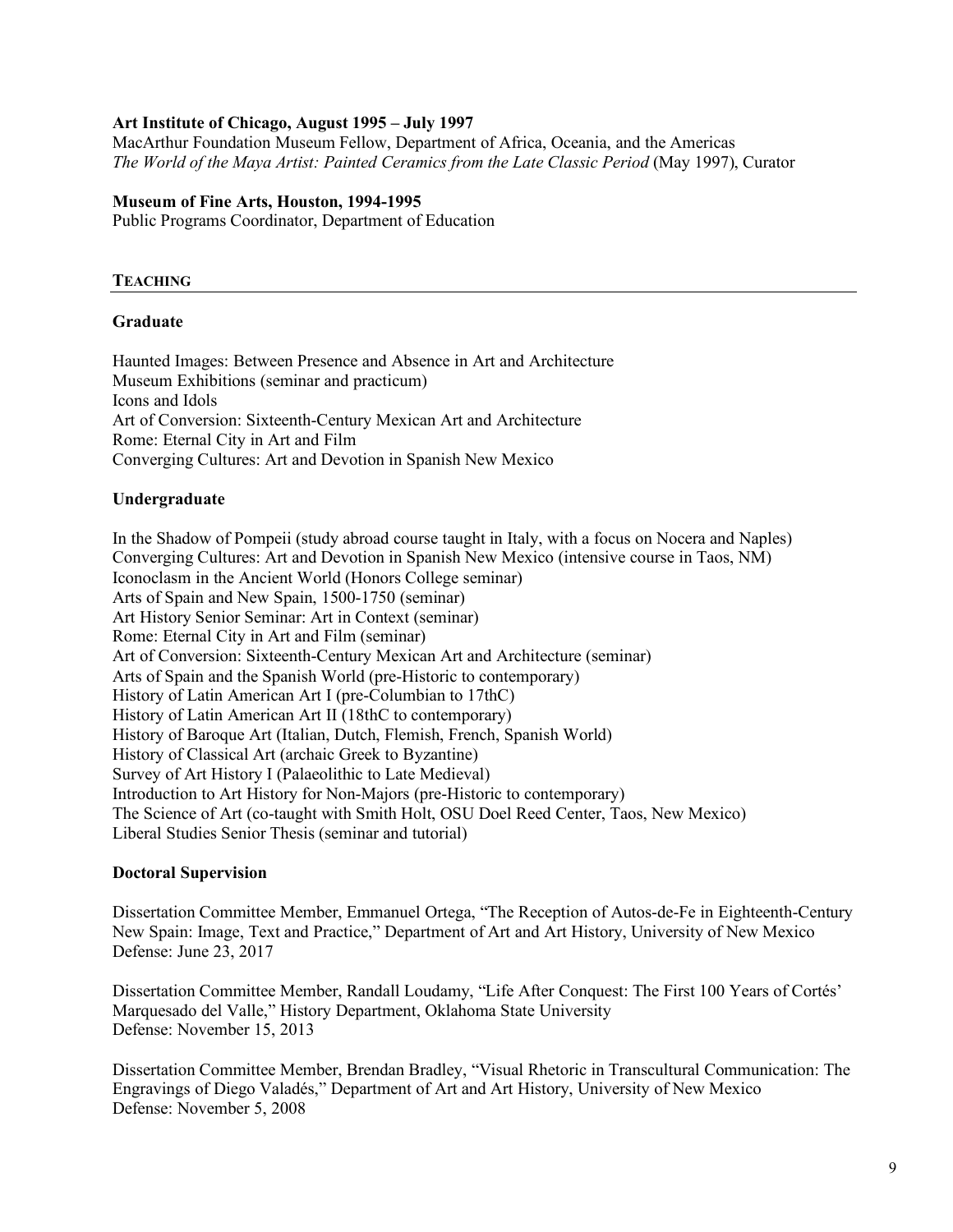## **M.A. Supervision**

Advisor, Catarina de Araujo, 20<sup>th</sup>C Brazil, 2018-present Advisor, Katlyn Smith, Colonial Latin America, 2017-2018 Advisor, Olivia Huffstetter, Colonial Latin America, 2016-2018 Committee Member, Sara Armas, Netherlandish prints, 2016-2017 Committee Member, Amy Nies, Medieval Spain, 2013-2015

#### **PROFESSIONAL SERVICE**

Refereed journal article submissions for *Colonial Latin American Review*, *Hispanic American Historical Review*, and the *Journal of Curatorial Studies*

College Art Association Jury Member, Art History Special Exhibition Travel Fund, 2019-present

## **SERVICE TO THE UNIVERSITY**

## **University Positions**

General Education Advisory Council, 2019-2022 University Faculty Council, elected, 2019-2021 University Faculty Council Academic Standards and Policies Committee, 2019- University Faculty Council Research Committee, 2016-2018 President, Hispanic-Latino Faculty and Staff Association at Oklahoma State University, 2014-2017 Faculty Liaison, Hispanic Faculty and Staff Association at Oklahoma State University, 2017-present OSU Museum of Art, Faculty Advisory Board, 2014-2015

#### **College of Arts and Sciences Positions**

Religious Studies Steering Committee, 2019- Newberry Consortium Representative, 2018-present Norris Grant Committee Chair, 2018-present Norris Grant Committee Member, 2010-present Search Committee, Religious Studies, 2018-2019

## **Departmental Positions**

Art History Graduate Advisor, 2018-2019 Art History Program Coordinator, 2011-2013; 2015-2018, 2019-present MA in Art History Committee, 2007-present Reappointment, Promotion, Tenure Committee, 2011-present (recused 2012-2013) Search Committee, Graphic Design, Fall 2018 Search Committee, Department Chair, 2012-2013 Search Committee, Chair, Early Modern European Art History, 2010-2012 Search Committee, East Asian Art, 2010-2011 Search Committee, Department Chair, 2009 Search Committee, American Art, 2008-2009 Scholarship Committee, 2007-2008, 2012-2013 Gallery Committee, 2016-2017 Curriculum Committee, 2008-2009